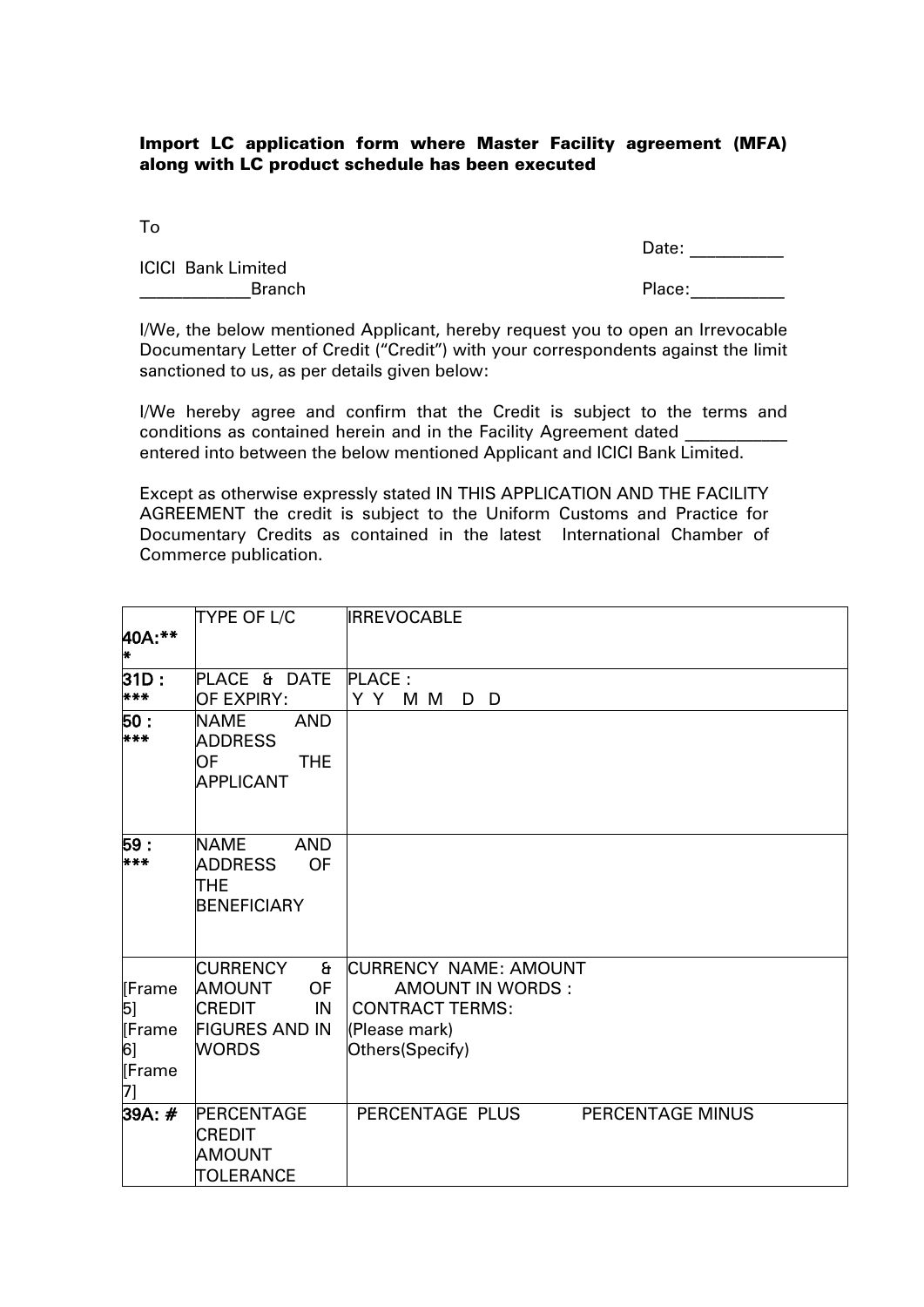| 39B:                         | <b>MAXIMUM</b>                                                                           | MAXIMUM AMOUNT (AMOUNT PLUS TOLERANCE)                                                                                                                                                                                                   |
|------------------------------|------------------------------------------------------------------------------------------|------------------------------------------------------------------------------------------------------------------------------------------------------------------------------------------------------------------------------------------|
| #                            | <b>CREDIT</b><br>AMOUNT                                                                  |                                                                                                                                                                                                                                          |
| 39C:                         | <b>ADDITIONAL</b><br><b>AMOUNTS</b><br><b>COVERED</b><br>(USANCE<br><b>INTEREST)</b>     |                                                                                                                                                                                                                                          |
| <b>41a :</b><br>(A/D)<br>*** | <b>CREDIT</b><br><b>AVAILABLE</b><br><b>WITH</b><br><b>CREDIT</b><br><b>AVAILABLE BY</b> | <b>ANY BANK</b><br><b>ADVISING BANK</b><br><b>ACCEPTANCE</b><br><b>DEF PAYMENT</b><br>NEGOTIATION<br>SIGHT PAYMENT                                                                                                                       |
| 42c: @                       | <b>USANCE</b><br><b>OF</b><br><b>DRAFTS</b>                                              | AT SIGHT<br>DAYS FROM DATE OF<br><b>SHIPMENT</b>                                                                                                                                                                                         |
| $42a$ :@                     | <b>DRAWEE</b>                                                                            | <b>ISSUING BANK OR</b><br><b>NEGOTIATING BANK</b>                                                                                                                                                                                        |
| 42p: @                       | <b>DEFERRED</b><br><b>PAYMENT</b><br>DETAILS                                             |                                                                                                                                                                                                                                          |
| 43P:                         | PARTIAL<br><b>SHIPMENTS</b>                                                              | <b>PROHIBITED</b><br><b>PERMITTED</b>                                                                                                                                                                                                    |
| 43T:                         | TRANSHIPMENT<br>S                                                                        | <b>PROHIBITED</b><br><b>PERMITTED</b>                                                                                                                                                                                                    |
| 44A:                         | <b>SHIPMENT</b><br><b>FROM</b>                                                           |                                                                                                                                                                                                                                          |
| 44B:                         | SHIPMENT TO                                                                              | IS THE LC ISSUED FOR MERCHANTING<br><b>TRADE</b><br>TRANSACTION - YES / NO / NOT APPLICABLE<br>II. ARE BOTH THE LEGS (IMPORT AND EXPORT) BEING<br>ROUTED THROUGH ICICI BANK. IF YES - MENTION THE<br>REFERENCE NUMBER OF THE EXPORT LEG. |
| 44C:                         | LATEST<br><b>DATE</b><br>OF SHIPMENT                                                     |                                                                                                                                                                                                                                          |
| 45A:                         | QUANTITY AND<br><b>DESCRIPTION</b><br>OF GOODS<br>(BRIEF DETAILS)                        |                                                                                                                                                                                                                                          |
| ***                          | <b>OF</b><br><b>TYPE</b><br>GOODS                                                        | <b>CAPITAL</b><br><b>NON CAPITAL</b>                                                                                                                                                                                                     |
| ***                          | <b>IMPORT</b><br>LICENCE/OGL<br><b>DETAILS</b>                                           |                                                                                                                                                                                                                                          |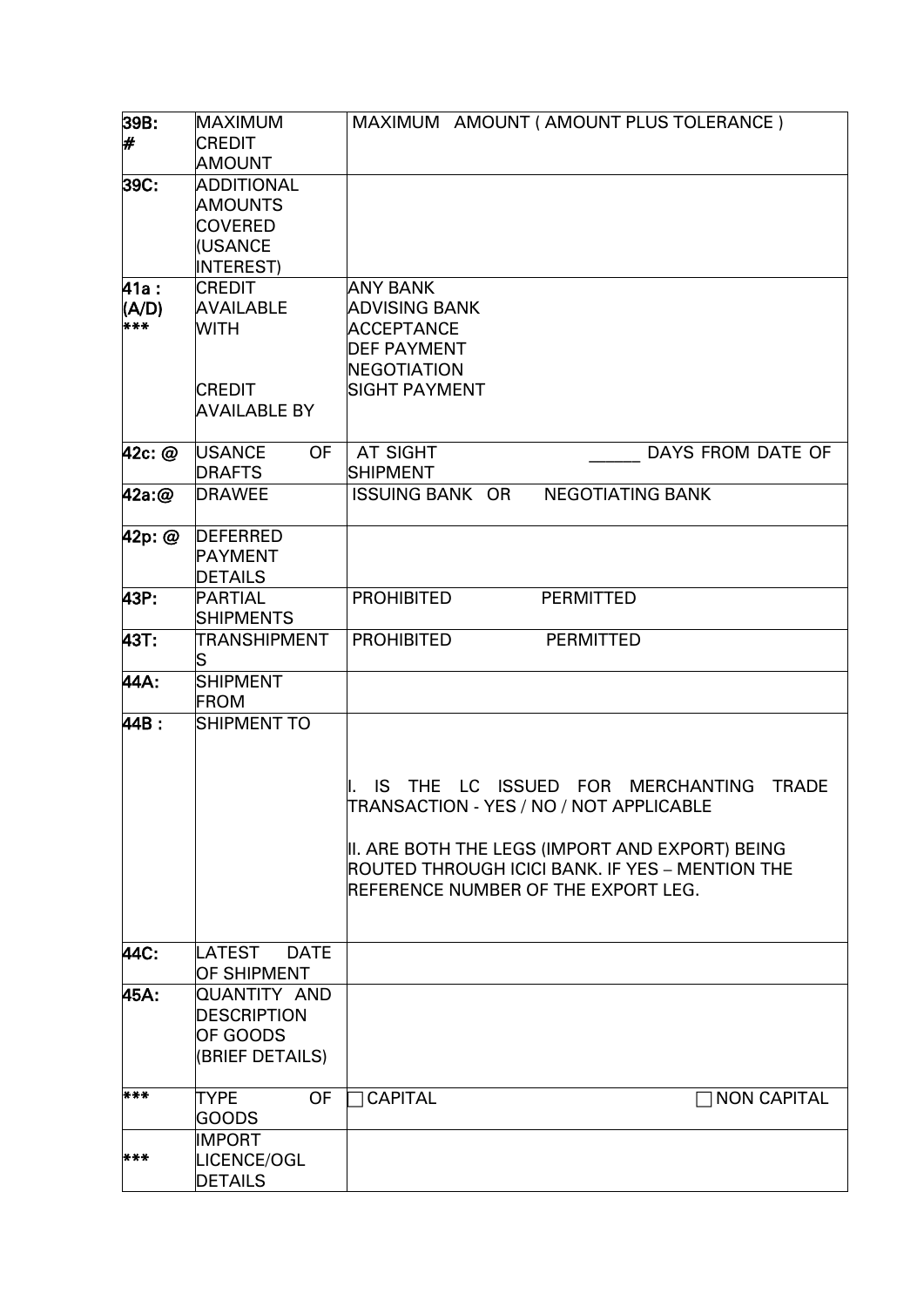| ***  | <b>EXPORT</b><br>IMPORT CODE<br>NO.                                                                                   |                                                                                                                                                                                                                                                                                                                                                                                                                                                                                            |
|------|-----------------------------------------------------------------------------------------------------------------------|--------------------------------------------------------------------------------------------------------------------------------------------------------------------------------------------------------------------------------------------------------------------------------------------------------------------------------------------------------------------------------------------------------------------------------------------------------------------------------------------|
| ***  | P.O. NUMBER<br><b>AND DATE</b>                                                                                        |                                                                                                                                                                                                                                                                                                                                                                                                                                                                                            |
| ***  | COUNTRY OF<br>ORIGIN                                                                                                  |                                                                                                                                                                                                                                                                                                                                                                                                                                                                                            |
|      | 1) INSURANCE<br>CO'S<br><b>NAME</b><br>ADDRESS & FAX<br>No.<br>2) POLICY No.&<br>DATE (COPY TO<br><b>BE ENCLOSED)</b> |                                                                                                                                                                                                                                                                                                                                                                                                                                                                                            |
| 46A: | <b>DOCUMENTS</b><br><b>REQUIRED</b>                                                                                   | SIGNED COMMERCIAL INVOICE (S) IN ------COPIES<br>QUOTING IMPORT LICENCE/OGL REFERENCE AND<br>CERTIFYING THAT THE GOODS SUPPLIED ARE AS PER<br>PURCHASE ORDER OF THE APPLICANT.<br><b>GROSS</b><br>FOB/CIF/CFR VALUE OF THE GOODS BEFORE DEDUCTION<br>OF AGENT'S COMMISSION, IF ANY, MUST NOT EXCEED<br>THE MAXIMUM CREDIT AMOUNT.                                                                                                                                                          |
|      |                                                                                                                       | CERTIFICATE OF ORIGIN ISSUED BY CHAMBER OF<br>COMMERCE (IN DUPLICATE)                                                                                                                                                                                                                                                                                                                                                                                                                      |
|      |                                                                                                                       | FULL SET OF SIGNED "CLEAN" "ON BOARD" OCEAN BILLS<br>MADE OUT TO ORDER AND BLANK<br>IOF LADING<br>ENDORSED MARKED FREIGHT PREPAID/FREIGHT PAYABLE<br><b>EVIDENCING</b><br>DESTINATION<br><b>SHIPMENT</b><br><b>OF</b><br>ATIT<br>MERCHANDISE DESCRIBED ABOVE. BILLS OF LADING<br>MUST STATE FULL NAME AND ADDRESS OF BOTH<br>APPLICANT AND ICICI BANK LIMITED AS PARTIES TO BE<br>NOTIFIED. SHORT FORM, THIRD PARTY, FREIGHT<br>FORWARDERS AND LASH BILLS OF LADING ARE NOT<br>ACCEPTABLE. |
|      |                                                                                                                       | AIRWAY BILL (ORIGINAL PLUS THREE COPIES) ISSUED BY<br>AIRLINE OR IT'S AGENT MADE IN THE NAME OF ICICI BANK<br>LIMITED FOR ACCOUNT APPLICANT EVIDENCING THE<br>CURRENT AIRFREIGHT OF GOODS. AIRWAY BILL SHOULD<br>BE MARKED "FREIGHT PREPAID/TO COLLECT". AIRWAY<br>BILLS MUST STATE FULL NAME AND ADDRESS OF<br>APPLICANT AND ICICI BANK LIMITED AS PARTIES TO BE<br>NOTIFIED. AIRWAY BILL MUST INDICATE FLIGHT NUMBER<br>AND DATE.                                                        |
|      |                                                                                                                       | SHIPPING COMPANY'S OR THEIR AGENT'S CERTIFICATE<br>(IN DUPLICATE) STATING THAT THE CARRYING VESSEL<br>NAMED IN THE BILL OF LADING IS A SEAWORTHY VESSEL,<br>NOT MORE THAN TWENTY YEARS OLD, HAS BEEN                                                                                                                                                                                                                                                                                       |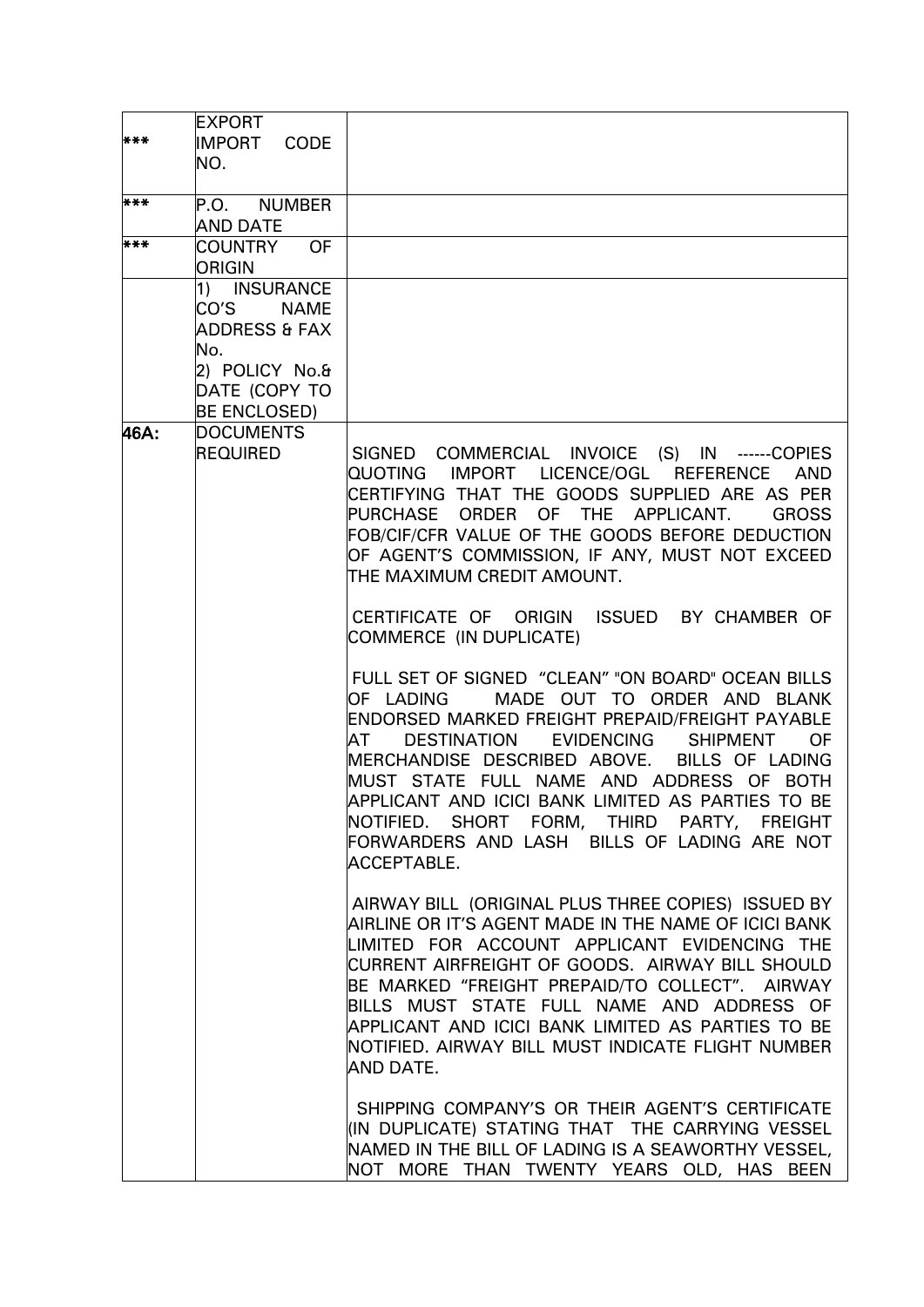|       |                                        | APPROVED UNDER INSTITUTE CLASSIFICATION CLAUSE<br>(CLASS MAINTAINED EQUIVALENT TO LLOYDS 100 A1)<br>AND HAS BEEN REGISTERED WITH AN APPROVED<br>CLASSIFICATION SOCIETY (CERTIFICATE TO SPECIFY THE<br>NAME OF THE CLASSIFICATION SOCIETY)<br>MARINE/AVIATION INSURANCE POLICY OR CERTIFICATE<br>(ORIGINAL PLUS COPY) DATED NOT LATER THAN THE<br>DATE OF BILLS OF LADING/ AIRWAY BILL SIGNED AND<br>ISSUED BY INSURANCE COMPANY MADE TO ORDER AND<br>BLANK ENDORSED FOR 110 % OF CIF VALUE, COVERING<br>INSTITUTE CARGO CLAUSE (A), WITH EXTENDED COVER<br>FOR TRANSSHIPMENT RISKS, IF APPLICABLE, THEFT,<br>PILFERAGE, BREAKAGE AND NON-DELIVERY, INSTITUTE<br>WAR CLAUSE (CARGO) AND INSTITUTE STRIKES CLAUSE |
|-------|----------------------------------------|-----------------------------------------------------------------------------------------------------------------------------------------------------------------------------------------------------------------------------------------------------------------------------------------------------------------------------------------------------------------------------------------------------------------------------------------------------------------------------------------------------------------------------------------------------------------------------------------------------------------------------------------------------------------------------------------------------------------|
|       |                                        | (CARGO), INSTITUTE TRANSIT CLAUSES FOR WAREHOUSE<br>TO WAREHOUSE COVER WITH CLAIMS PAYABLE IN INDIA<br>IRRESPECTIVE OF PERCENTAGE.                                                                                                                                                                                                                                                                                                                                                                                                                                                                                                                                                                              |
|       |                                        | INSURANCE COVERED BY THE APPLICANT, COPY EACH OF<br>FAX WITH CONFIRMATION, INTIMATING THE APPLICANT<br>DIRETLY ON FAX NOANDINSURANCE<br>COMPANY DIRECTLY CONVEYING FULL DETAILS OF<br>SHIPMENT/DISPATCH SUCH AS VALUE AND BRIEF<br>DESCRIPTION OF GOODS, NAME OF SHIPPING<br>COMPANY/AIRLINES, NUMBER AND DATE OF BILL OF<br>LADING/AIRWAY BILL, VESSEL NAME/FLIGHT<br>NUMBER AND INSURANCE POLICY/CERTIFICATE<br>AND DATE. WITHIN 48 HOURS<br><b>OF</b><br><b>NO</b><br>SHIPMENT/DESPATCH                                                                                                                                                                                                                      |
|       |                                        | SIGNED PACKING LIST (IN QUADRUPLICATE)                                                                                                                                                                                                                                                                                                                                                                                                                                                                                                                                                                                                                                                                          |
| 47 A: | <b>ADDITIONAL</b><br><b>CONDITIONS</b> | ALL DOCUMENTS MUST BE IN ENGLISH<br>ALL DOCUMENTS MUST MENTION OUR L/C NUMBER AND<br>DATE.                                                                                                                                                                                                                                                                                                                                                                                                                                                                                                                                                                                                                      |
|       |                                        | <b>DOCUMENTSPRODUCEDBYREPROGRAPIC</b><br>PROCESS/COMPUTERISED CARBON COPIES ARE NOT<br>ACCEPTABLE UNLESS MARKED ORIGINAL AND SIGNED.                                                                                                                                                                                                                                                                                                                                                                                                                                                                                                                                                                            |
|       |                                        | THE TRANSPORT DOCUMENT -                                                                                                                                                                                                                                                                                                                                                                                                                                                                                                                                                                                                                                                                                        |
|       |                                        | IA - MUST NOT INDICATE A FINANL PLACE OF<br>DESTINATION AS BEING DIFFERENT FROM THE PORT OF<br><b>DISCHARGE</b>                                                                                                                                                                                                                                                                                                                                                                                                                                                                                                                                                                                                 |
|       |                                        | B -MUST NOT BEAR BY STAMP OR OTHERWISE TO COST<br>ADDITIONAL TO THE FREIGHT CHARGES                                                                                                                                                                                                                                                                                                                                                                                                                                                                                                                                                                                                                             |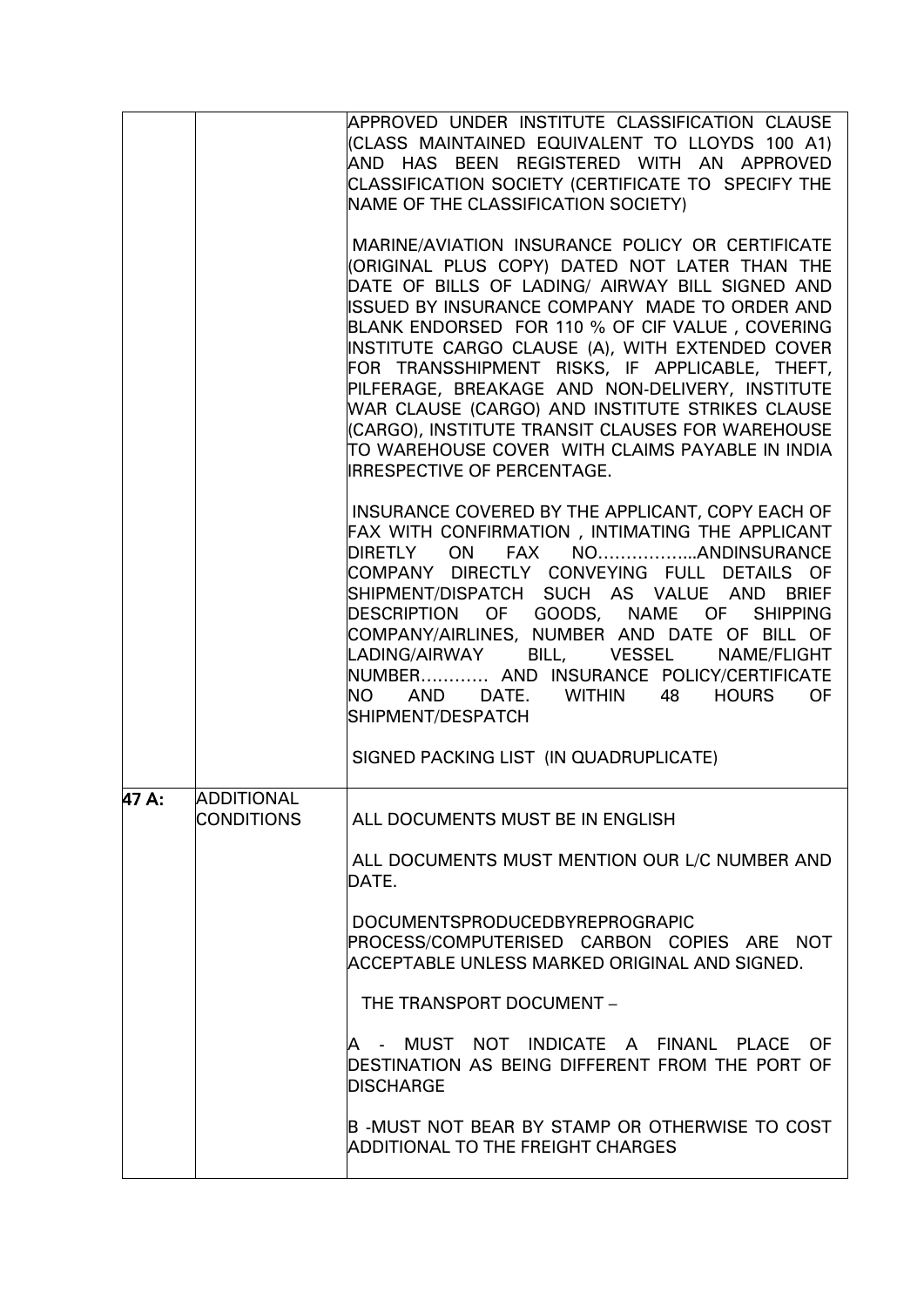|         |                                                                             | OTHERS, PLEASE SPECIFY                                     |
|---------|-----------------------------------------------------------------------------|------------------------------------------------------------|
|         |                                                                             |                                                            |
| 71 B:   | CHARGES ARE<br>TO<br><b>BENEFICIARY'S</b><br><b>ACCOUNT</b>                 | SPECIFY IF ANY ALL CHARGES (SPECIFY)                       |
| 48:     | <b>PERIOD</b><br><b>OF</b><br><b>PRESENTATION</b><br>OF<br><b>DOCUMENTS</b> | <b>WITHIN</b><br>DAYS FROM THE<br><b>DATE</b><br><b>OF</b> |
| 49: *** | CONFIRMATION<br><b>INSTRUCTIONS</b>                                         | NOT REQUIRED REQUIRED<br><b>CHARGES PAYABLE</b><br>BY      |
| 72:     | <b>TO</b><br><b>SENDER</b><br><b>RECEIVER</b><br><b>INFORMATION</b>         |                                                            |
|         | ****Additional<br>Information                                               |                                                            |

\*\*\* indicates mandatory fields

# only one of the fields 39A OR 39B is to be filled.

@ Fields 42C and 42A together or Field 42p alone may be present

\*\*\*\* In the event of rejection of documents under applicable Article of latest UCP in vogue on account of discrepancies (Article 16 of UCP600), ICICI Bank is authorized to honor the documents without any reference to the beneficiary. Declaration under Sec. 10(5) of FEMA, 1999.

I/We hereby declare that the transaction covered under the credit(the "transaction") , does not involve, and is not designed for the purpose of any contravention of the provisions of the Foreign Exchange Management Act 1999 or of any rule, regulation, notification, direction or order made thereunder. I/We also hereby agree and undertake to give such information/documents as will reasonably satisfy you about the transaction in terms of above declaration.

We hereby confirm and certify that:(a) The goods imported / being imported by us under the Credit are not covered under Negative List of Imports as mentioned in latest Foreign Trade Policy in vogue and amendments thereto till date.(b) We are eligible to import the above mentioned goods under the current Export and Import Policy in place.(c) The said goods imported / being imported